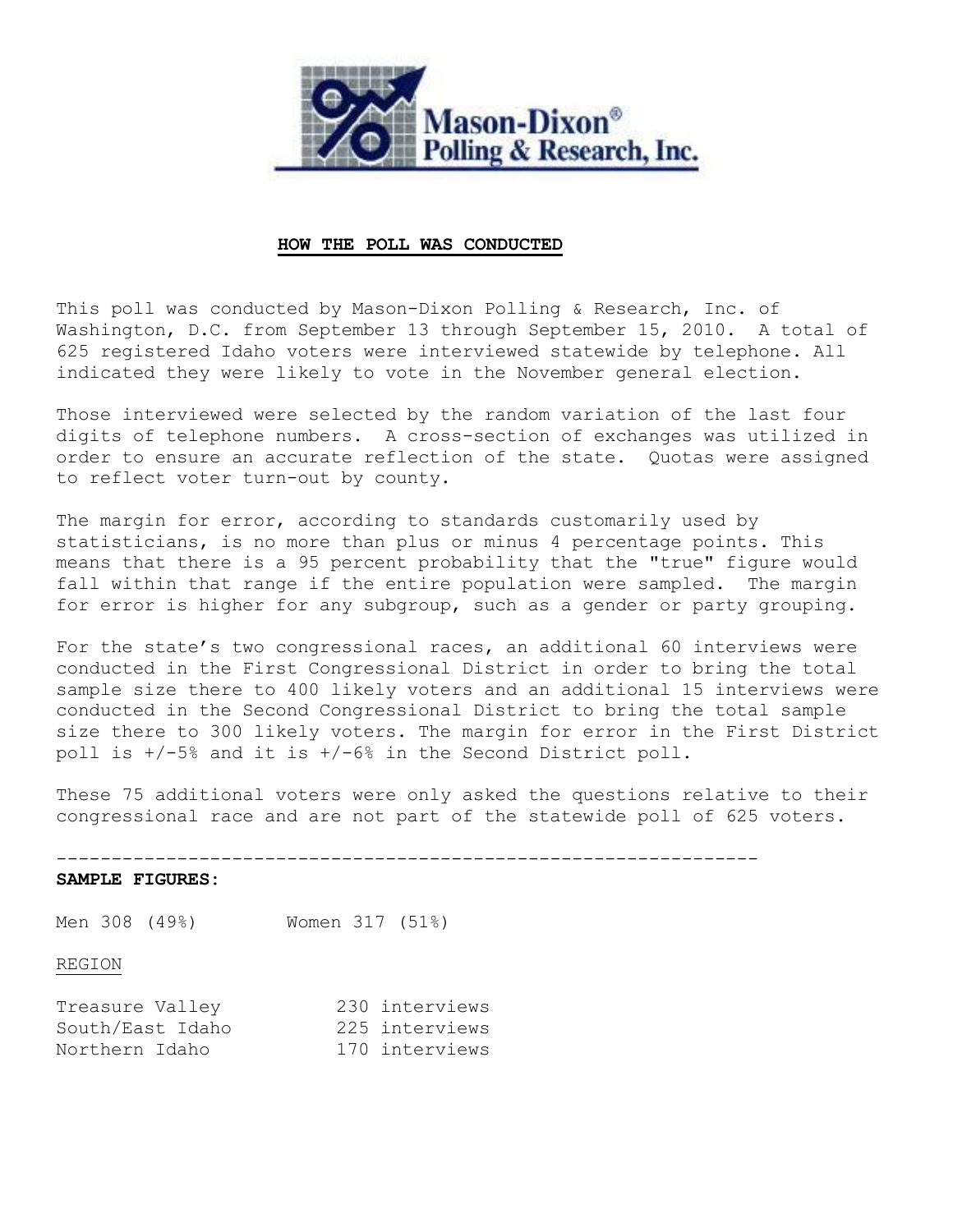#### **STATEWIDE NAME RECOGNITION**

**I am going to read you a list of names.**

**.** 

**The first (next) name is \_\_\_\_\_\_\_\_\_\_\_\_\_. Do you recognize that name? (IF YES) Do you have a favorable, unfavorable or neutral opinion of \_\_\_\_\_\_\_\_?**

|                 | <b>RECOGNIZE</b><br><b>FAVORABLE</b> | <b>RECOGNIZE</b><br><b>UNFAVORABLE</b> | <b>RECOGNIZE</b><br><b>NEUTRAL</b> | DON ' T<br><b>RECOGNIZE</b> |
|-----------------|--------------------------------------|----------------------------------------|------------------------------------|-----------------------------|
| <b>SENATE</b>   |                                      |                                        |                                    |                             |
| Mike Crapo      | 54%                                  | 13%                                    | 28%                                | 5%                          |
| Tom Sullivan    | 8 <sup>°</sup>                       | 3%                                     | 32%                                | 57%                         |
| <b>GOVERNOR</b> |                                      |                                        |                                    |                             |
| Butch Otter     | 44%                                  | 29%                                    | 26%                                | $1\%$                       |
| Keith Allred    | 22%                                  | 7 <sup>°</sup>                         | 43%                                | 28%                         |

**QUESTION: If the 2010 election for Idaho's U.S. Senate seat were held today, would you vote for:** 

# **Tom Sullivan, Democrat Mike Crapo, Republican Randy Bergquist, Constitution Party**

|           | STATE          | MEN  | WOMEN | TREASURE        | SE ID | NORTH<br>ID | DEM      | <b>REP</b>     | IND  |
|-----------|----------------|------|-------|-----------------|-------|-------------|----------|----------------|------|
| CRAPO     | 61%            | 69%  | 54%   | 57%             | 67%   | 59%         | 14%      | 86%            | 57%  |
| SULLIVAN  | 17.8           | 14%  | 20.8  | 19 <sub>8</sub> | 12%   | 21.8        | 54%      | 2%             | 1.5% |
| BERGQUIST | 3 <sup>°</sup> | 5%   | $1\%$ | 4%              | 3%    | 2.8         | $\equiv$ | 3%             | 4%   |
| UNDECIDED | 19%            | 12.8 | 2.5%  | 20.8            | 18%   | 18%         | 32.8     | 9 <sup>°</sup> | 24%  |

**QUESTION: If the 2010 election for Governor were held today, would you vote for:**

> **Keith Allred, Democrat Butch Otter, Republican Ted Dunlap, Libertarian Pro Life, Independent Jana Kemp, Independent**

|       |  |  | STATE MEN WOMEN TREASURE SE ID NORTH-ID DEM REP IND |  |  |
|-------|--|--|-----------------------------------------------------|--|--|
| OTTER |  |  | 45% 48% 42% 44% 42% 51% 13% 68% 35%                 |  |  |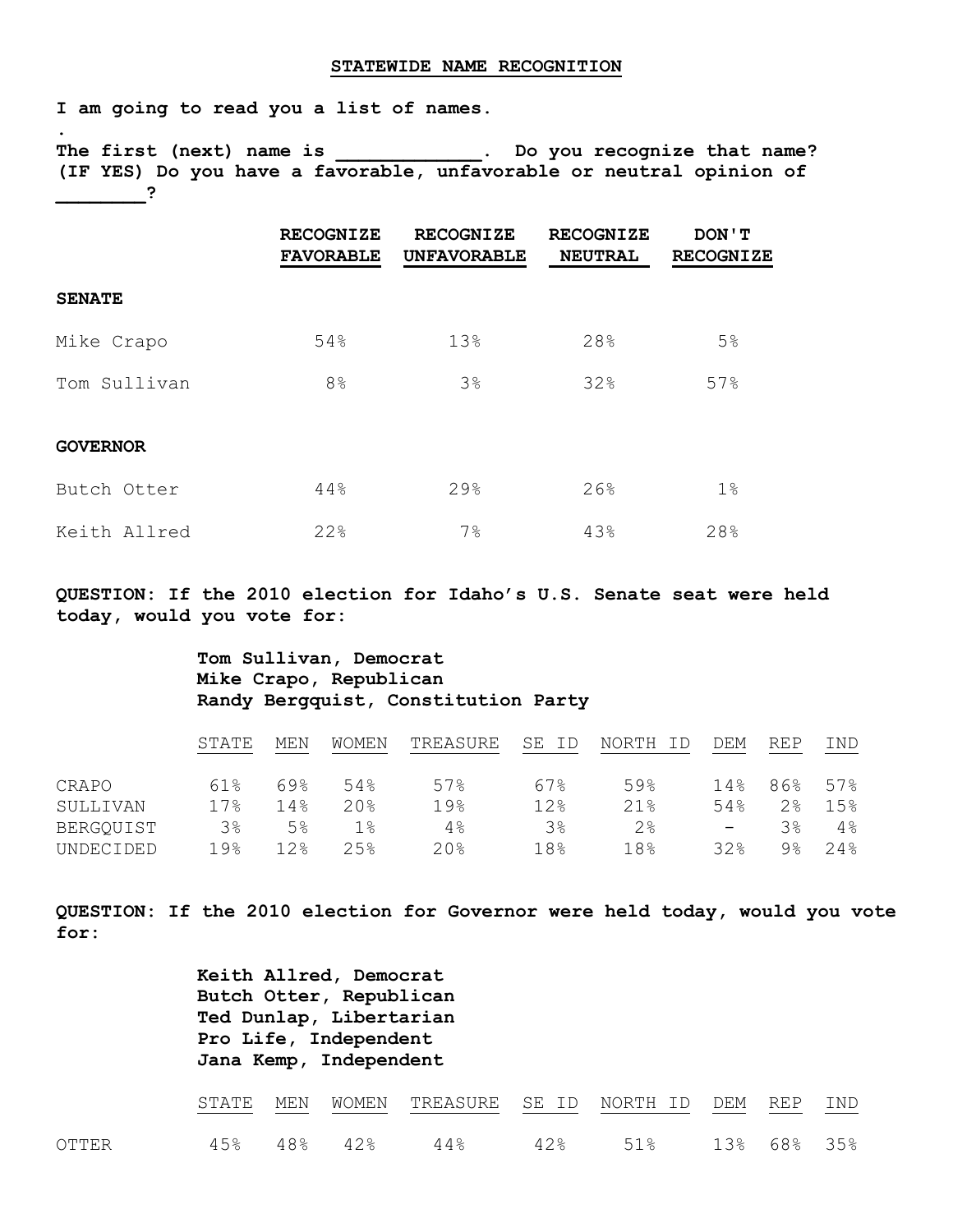| ALLRED    | $29$ <sup>2</sup> | 25%   | 33%  | $27$ <sup>8</sup> | 36%                      | 22%        | 1.8                      | 9%         | 28%            |
|-----------|-------------------|-------|------|-------------------|--------------------------|------------|--------------------------|------------|----------------|
| DUNLAP    | 3%                | $4\%$ | 2%   | 3%                | $5\%$                    | 1%         | 3%                       | 38         | $3\%$          |
| LIFE      | 2%                | $2\,$ | 2%   | 1%                | 4%                       | $1\,$ $\,$ | $\overline{\phantom{a}}$ | 38         | $1\%$          |
| KEMP      | 1%                | 1 응   | 1 %  | $2\,$             | $\overline{\phantom{m}}$ | 1%         | $1$ $\approx$            | $1\,$ $\,$ | 2 <sup>°</sup> |
| UNDECIDED | 20%               | 20%   | 20.8 | 23%               | 13%                      | 24%        | ' 2응                     | . 6%       | 31%            |

### **\*\*\* 400 1st CONGRESSIONAL DISTRICT VOTERS \*\*\***

|               | <b>RECOGNIZE</b><br><b>FAVORABLE</b> | <b>RECOGNIZE</b><br><b>UNFAVORABLE</b> | <b>RECOGNIZE</b><br><b>NEUTRAL</b> | DON ' T<br><b>RECOGNIZE</b> |
|---------------|--------------------------------------|----------------------------------------|------------------------------------|-----------------------------|
| Walt Minnick  | 54%                                  | 16%                                    | 27%                                | $3\%$                       |
| Raul Labrador | 31%                                  | 10응                                    | 41%                                | 18%                         |

**QUESTION: If the 2010 election for Idaho's First District Congressional seat were held today, would you vote for:** 

> **Walt Minnick, Democrat Raul Labrador, Republican Mike Washburn, Libertarian Dave Olson, Independent**

|           | DIST | MEN                      | <b>WOMEN</b> | TREASURE                 | NORTH | DEM             | <b>REP</b>               | IND               |
|-----------|------|--------------------------|--------------|--------------------------|-------|-----------------|--------------------------|-------------------|
| MINNICK   | 46%  | 45%                      | 47%          | 49%                      | 43%   | 81%             | 26%                      | 48%               |
| LABRADOR  | 36%  | 44%                      | 28%          | 32%                      | 40%   | 10 <sub>8</sub> | 57%                      | $27$ <sup>2</sup> |
| WASHBURN  | 1%   | $1\%$                    | $1\%$        | $\overline{\phantom{0}}$ | 2%    |                 | $\overline{\phantom{m}}$ | 4%                |
| OLSON     | 1%   | $\overline{\phantom{0}}$ | 1%           | $1\%$                    | $1\%$ |                 | $\overline{\phantom{0}}$ | 2%                |
| UNDECIDED | 16%  | 1 በ ⊱                    | 2.3%         | 18%                      | 14%   | 9%              | 17.8                     | 19.8              |

# **\*\*\* 300 2nd CONGRESSIONAL DISTRICT VOTERS \*\*\***

------------------------------------------------------------------

|               | <b>RECOGNIZE</b><br><b>FAVORABLE</b> | <b>RECOGNIZE</b><br><b>UNFAVORABLE</b> | <b>RECOGNIZE</b><br><b>NEUTRAL</b> | DON ' T<br><b>RECOGNIZE</b> |
|---------------|--------------------------------------|----------------------------------------|------------------------------------|-----------------------------|
| Mike Simpson  | 54%                                  | 18%                                    | 27%                                | 1%                          |
| Mike Crawford | 10%                                  | 4%                                     | 21%                                | 6.5%                        |

**QUESTION: If the 2010 election for Idaho's Second District Congressional seat were held today, would you vote for:** 

> **Mike Crawford, Democrat Mike Simpson, Republican Brian Schad, Independent**

DIST MEN WOMEN TREASURE SE ID DEM REP IND